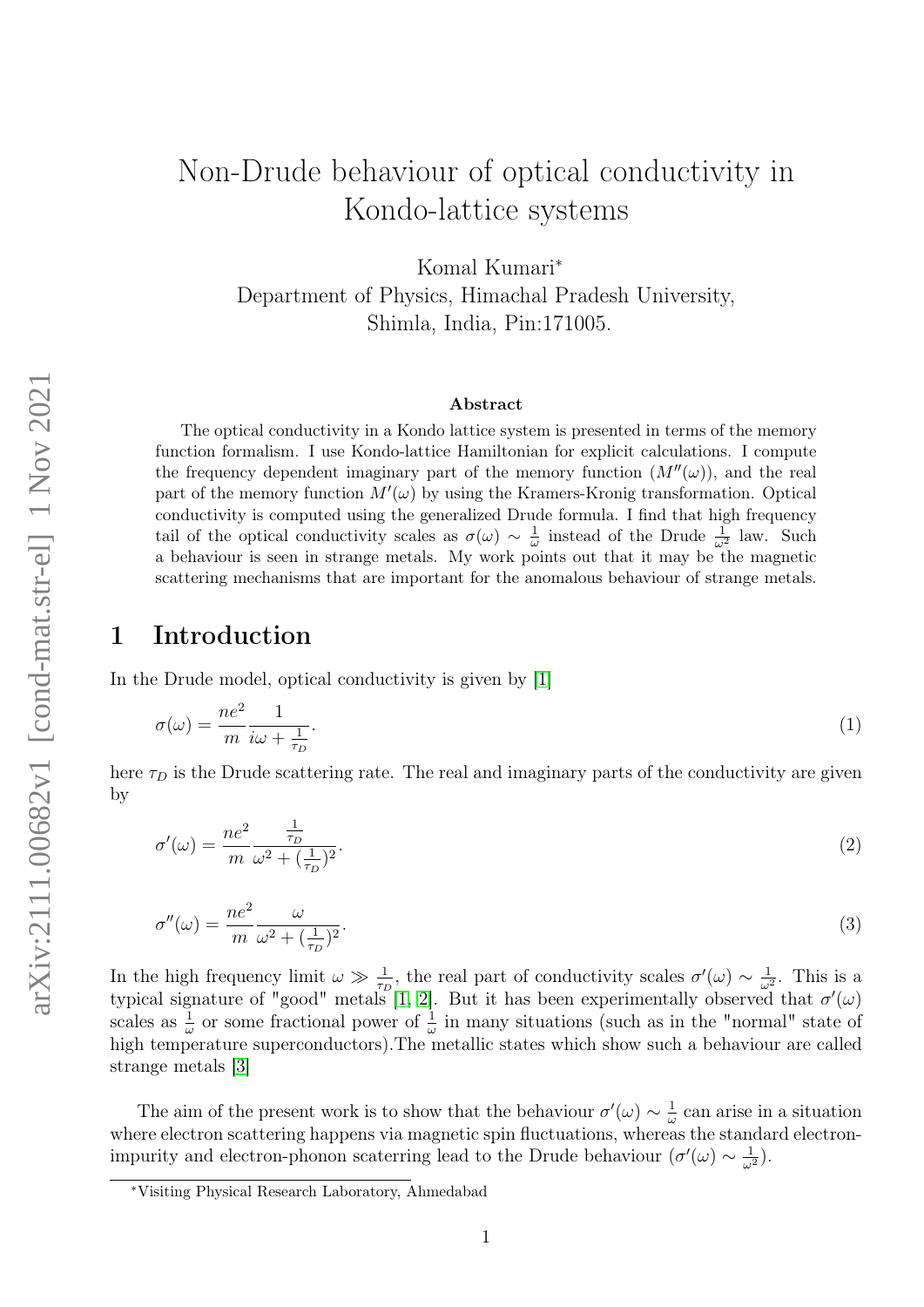### 2 Drude Theory and its Generalizations

In simple Drude model a frequency independent time  $\tau_D$  governs the relaxation of current and 1  $\frac{1}{\tau_D}$  is identified as the Drude scattering rate. The simple Langevin equation leads to [\[2,](#page-7-1) [3,](#page-7-2) [4\]](#page-7-3)

<span id="page-1-1"></span>
$$
\sigma(\omega) = \frac{ne^2}{m} \frac{1}{i\omega + \frac{1}{\tau_D}}\tag{4}
$$

Here  $n$  and  $m$  are the number density and mass of the free electrons. The standard Drude formula has many limitations [\[4\]](#page-7-3). The Generalized Drude Formula (GDF) writes the dynamical conductivity in terms of the memory function[\[2,](#page-7-1) [3,](#page-7-2) [4\]](#page-7-3)

<span id="page-1-0"></span>
$$
\sigma(\omega) = \frac{ne^2}{m} \frac{1}{i\omega + M(\omega)}.\tag{5}
$$

where  $M(\omega)$  is the complex frequency dependent memory function. In some situations when  $M(\omega)$  becomes the frequency independent, the generalized Drude formula [\(5\)](#page-1-0) reduces to simple Drude formula $(4)$  [\[2,](#page-7-1) [3,](#page-7-2) [4\]](#page-7-3).

#### 2.1 A.C. Conductivity

In this section I write the dynamical conductivity by introducing  $\sigma(z)$  in terms of memory function  $M(z)$  by introducing complex frequency  $z$  [\[3\]](#page-7-2).

$$
\sigma(z) = i \frac{ne^2}{m} \frac{1}{z + M(z)},\tag{6}
$$

here complex function  $M(z = \omega \pm i0)$  can be written as  $M'(\omega) \pm iM''(\omega)$ . Therefore  $\sigma(z)$  can be separated into real  $\sigma(\omega \pm i0)$  and imaginary  $\sigma''(\omega)$  parts:

<span id="page-1-2"></span>
$$
\sigma'(\omega) = \frac{ne^2}{m} \frac{M''(\omega)}{(\omega + M'(\omega))^2 + (M''(\omega))^2},\tag{7}
$$

<span id="page-1-3"></span>
$$
\sigma''(\omega) = \frac{ne^2}{m} \frac{(\omega + M'(\omega))}{(\omega + M'(\omega))^2 + (M''(\omega))^2}.
$$
\n(8)

My next task is to compute the frequency dependent real and imaginary parts of the memory function and then dynamical conductivity can be computed.

#### 3 The memory function for s -d Hamiltonian

I take the s-d Hamiltonian (known as Kondo-lattice Hamiltonian) for explicit calculations, and compute the imaginary part of the memory function. The Kondo-lattice Hamiltonian is given by

$$
H_{sd} = \frac{J}{N} \sum_{k'k} \left\{ c_{k'\uparrow}^{\dagger} c_{k\downarrow} S^{-}(k'-k) + c_{k'\downarrow}^{\dagger} c_{k\uparrow} S^{+}(k'-k) + (c_{k'\uparrow}^{\dagger} c_{k\uparrow} - c_{k'\downarrow}^{\dagger} c_{k\downarrow}) S^{z}(k'-k) \right\} (9)
$$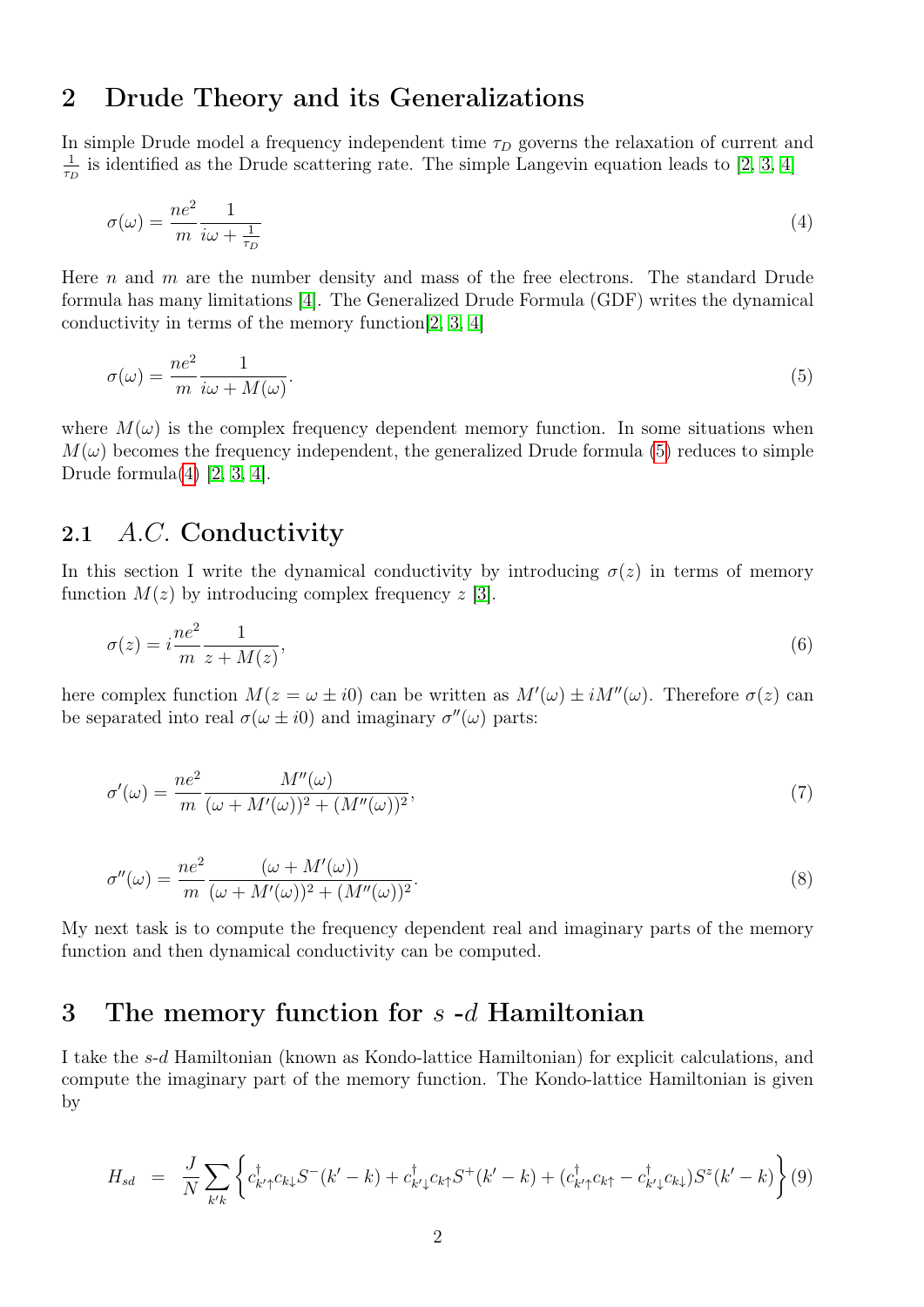here *J* is coupling constant between *s*-electron and *d* electrons [\[5\]](#page-7-4).  $c^{\dagger}$  and *c* are the creation and annihilation operators for s-electrons.  $S^-(k'-k)$  and  $S^+(k'-k)$  are the spin lowering and spin raising operator of  $d$  or  $f$  electrons and these are given as

$$
S^{-}(q) = \sum_{k} a_{k+q\downarrow}^{*} a_{k\uparrow}, \qquad S^{+}(q) = \sum_{k} a_{k+q\uparrow}^{*} a_{k\downarrow}.
$$
 (10)

Under the assumption of weak coupling (electron K.E.  $\gg J$ ) between the s and d electrons the Wölfle-Götze equation of motion method defines the memeory function as [\[5,](#page-7-4) [6,](#page-7-5) [7,](#page-7-6) [8\]](#page-7-7)

<span id="page-2-1"></span>
$$
M(z) \simeq \frac{1}{z} \left( \frac{m}{ne^2} \right) \left[ \langle \langle \dot{J}_1; \dot{J}_1 \rangle \rangle_z - \langle \langle \dot{J}_1; \dot{J}_1 \rangle \rangle_0 \right]. \tag{11}
$$

where  $\dot{J}_1 = -\frac{i}{\hbar} [J_1, H_{sd}]$ .  $J_1 = \frac{1}{V}$  $\frac{1}{V} \sum_{k\sigma} ev_k c_{k\sigma}^{\dagger} c_{k\sigma}$  is the current density operator and V is volume of the sample. I define the current-current correlator as  $\phi(z) = \langle \langle \dot{J}_1; \dot{J}_1 \rangle \rangle$  and compute the correlator in terms of fermi functions of electrons(for more details refer to [\[5\]](#page-7-4)), we get

<span id="page-2-0"></span>
$$
\phi(z) = -\frac{e^2 J^2}{N^2 \hbar^3 V} \sum_{k'k} (v_1(k') - v_1(k))^2 \left\{ f_{k'}^s (1 - f_k^s) \sum_{k_d, k'_d} (f_{k_d}^d - f_{k'_d}^d) - (f_k^s - f_{k'}^s) \right\}
$$

$$
\sum_{k_d, k'_d} f_{k_d}^d (1 - f_{k'_d}^d) \left\{ \frac{1}{\frac{\epsilon_{k'}}{\hbar} - \frac{\epsilon_k}{\hbar} - \omega_{k'-k} + z} + \frac{1}{\frac{\epsilon_{k'}}{\hbar} - \frac{\epsilon_k}{\hbar} - \omega_{k'-k} - z} \right\}.
$$
(12)

On substituting the expression [\(12\)](#page-2-0) in [\(11\)](#page-2-1) the frequency depedent memory function can be expressed as

$$
M(z) = -\frac{J^2 m}{N^2 \hbar^3 n V \omega} \sum_{k' k} (v_1(k') - v_1(k))^2 \left\{ f_{k'}^s (1 - f_k^s) \sum_{k_d, k'_d} (f_{k_d}^d - f_{k'_d}^d) - (f_k^s - f_{k'}^s) \right\}
$$

$$
\sum_{k_d, k'_d} f_{k_d}^d (1 - f_{k'_d}^d) \left\{ \frac{1}{\frac{\epsilon_{k'}}{\hbar} - \frac{\epsilon_k}{\hbar} - \omega_{k'-k} + z} + \frac{1}{\frac{\epsilon_{k'}}{\hbar} - \frac{\epsilon_k}{\hbar} - \omega_{k'-k} - z} - \frac{1}{\frac{\epsilon_{k'}}{\hbar} - \frac{\epsilon_k}{\hbar} - \omega_{k'-k}} - \frac{1}{\frac{\epsilon_{k'}}{\hbar} - \frac{\epsilon_k}{\hbar} - \omega_{k'-k}} \right\},
$$
(13)

here we write the short notation for  $f_d^1(q) = \sum_{k_d, k'_d} (f_{k_d}^d - f_{k'_d}^d)$  and  $f_d^1(q) = \sum_{k_d, k'_d} f_{k_d}^d (1 - f_{k'_d}^d)$ . From the above expression the imginary part of the memory function can be written as (for more details refer to ref. [\[5\]](#page-7-4))

$$
M''(\omega) = \frac{1}{12\pi^3} \frac{J^2 V m^2}{N^2 \hbar^6 n q_s^2} \int_0^{q_D} dq q^3 \Bigg[ \int_0^{\infty} d\epsilon \sqrt{\epsilon} \times
$$
  

$$
\Bigg( \underbrace{\frac{\sqrt{\epsilon + \hbar\omega_q - \hbar\omega_f}^s(\epsilon + \hbar\omega_q - \hbar\omega) - \sqrt{\epsilon + \hbar\omega_q + \hbar\omega_f}^s(\epsilon + \hbar\omega_q + \hbar\omega)}_{\mathfrak{T}_1}}_{\mathfrak{T}_1} \Bigg)
$$
  

$$
\times (1 - f^s(\epsilon)) f_d^1(q) + \int_0^{\infty} d\epsilon \sqrt{\epsilon} \Bigg( \underbrace{\frac{\sqrt{\epsilon + \hbar\omega_q + \hbar\omega} - \sqrt{\epsilon + \hbar\omega_q - \hbar\omega}}_{\mathfrak{T}_2}}_{\mathfrak{T}_2} \Bigg) \times
$$
  

$$
f^s(\epsilon) f_d^2(q) + \int_0^{\infty} \frac{d\epsilon \sqrt{\epsilon}}{\omega} \Bigg( \sqrt{\epsilon + \hbar\omega_q - \hbar\omega_f}^s(\epsilon + \hbar\omega_q - \hbar\omega) - \sqrt{\epsilon + \hbar\omega_q + \hbar\omega_f}^s(\epsilon + \hbar\omega_q + \hbar\omega_f) \Bigg) f_d^2(q) \Bigg]. \tag{14}
$$

<span id="page-2-2"></span>In the next section I compute the frequency dependent part of the memory function under the assumption of the long wavelength limit.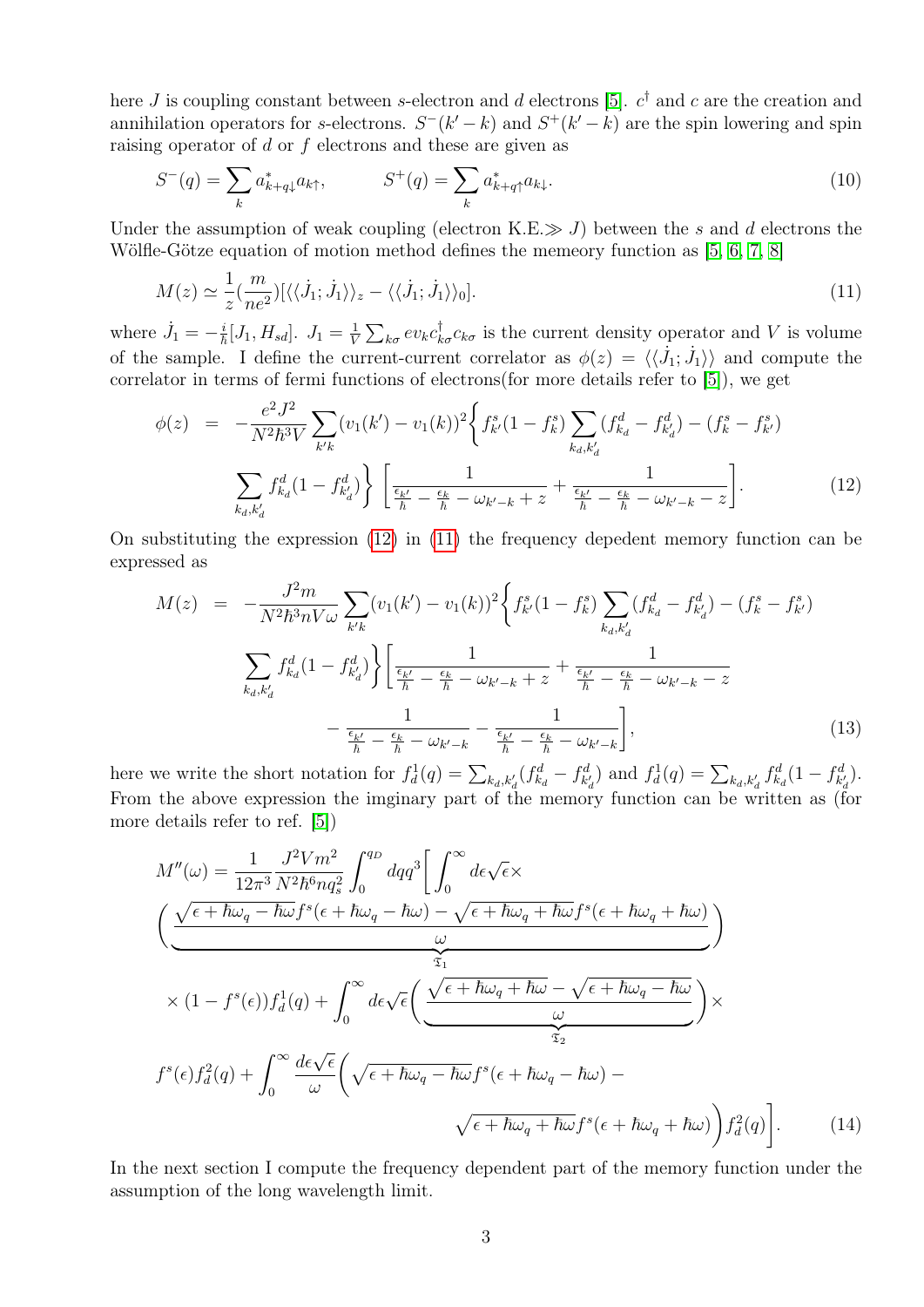### 4 Computation of frequency dependent Memory Function

I assume that momentum randomization of s-electrons happens via the creation of magnetic spin waves in the sub-system of d-electrons. This is the mechanism of resistivity in the considered setting. In equation [\(14\)](#page-2-2)  $\hbar\omega_q$  is the energy of the magnetic spin waves. One takes  $\hbar\omega_q = c_m q^2$ , where  $c_m$  is a constant. I further assumes that  $(\hbar\omega_{q_D} \ll \mu_s)$ . That is the maximum energy of magnetic spin waves is much less than the chemical potential of s-electrons. Under these assumptions terms  $\mathfrak{T}_1$  and  $\mathfrak{T}_2$  in equation [\(14\)](#page-2-2) can be approximated as :

$$
\mathfrak{T}_{1} \simeq \frac{\sqrt{\epsilon - \hbar\omega}}{e^{\beta(\epsilon - \hbar\omega - \mu_{s})} + 1} - \frac{\sqrt{\epsilon + \hbar\omega}}{e^{\beta(\epsilon + \hbar\omega - \mu_{s})} + 1} + \frac{q^{2}c_{m}}{2} \left( \frac{1}{\sqrt{\epsilon - \hbar\omega(1 + e^{\beta(\epsilon - \hbar\omega - \mu_{s})})}} - \frac{1}{\sqrt{\epsilon + \hbar\omega(1 + e^{\beta(\epsilon + \hbar\omega - \mu_{s})})}} - 2\beta \frac{\sqrt{\epsilon - \hbar\omega}e^{\beta(\epsilon - \hbar\omega - \mu_{s})}}{(1 + e^{\beta(\epsilon - \hbar\omega - \mu_{s})})^{2}} + 2\beta \frac{\sqrt{\epsilon + \hbar\omega}e^{\beta(\epsilon + \hbar\omega - \mu_{s})}}{(1 + e^{\beta(\epsilon + \hbar\omega - \mu_{s})})^{2}} \right) + O(q^{4}).
$$
\n(15)

$$
\mathfrak{T}_2 \simeq \sqrt{\epsilon + \hbar \omega} - \sqrt{\epsilon - \hbar \omega} + \frac{q^2 c_m}{2} \left( \frac{1}{\sqrt{\epsilon + \hbar \omega}} - \frac{1}{\sqrt{\epsilon - \hbar \omega}} \right) + O(q^4).
$$
\n(16)

On Substituting expanded form of the terms  $\mathfrak{T}_1$  and  $\mathfrak{T}_2$  in expression [\(14\)](#page-2-2), we obtain

$$
M''(\omega) = \frac{J^2 V m^2}{12\pi^3 N^2 \hbar^6 n q_s^2} \int_0^{q_D} dq q^3 \left[ \int_0^{\infty} \frac{d\epsilon \sqrt{\epsilon}}{\omega} \left\{ \frac{\sqrt{\epsilon - \hbar \omega}}{(1 + e^{\beta(\epsilon - \hbar \omega - \mu_s)})} - \frac{\sqrt{\epsilon + \hbar \omega}}{(1 + e^{\beta(\epsilon + \hbar \omega - \mu_s)})} + \frac{q^2 c_m}{2} \left( \frac{(\sqrt{\epsilon - \hbar \omega})^{-1}}{(1 + e^{\beta(\epsilon - \hbar \omega - \mu_s)})} - \frac{(\sqrt{\epsilon + \hbar \omega})^{-1}}{(1 + e^{\beta(\epsilon + \hbar \omega - \mu_s)})^2} - 2\beta \frac{\sqrt{\epsilon - \hbar \omega} e^{\beta(\epsilon - \hbar \omega - \mu_s)}}{(1 + e^{\beta(\epsilon - \hbar \omega - \mu_s)})^2} + 2\beta \frac{\sqrt{\epsilon + \hbar \omega} e^{\beta(\epsilon + \hbar \omega - \mu_s)}}{(1 + e^{\beta(\epsilon + \hbar \omega - \mu_s)})^2} \right) + O(q^4) \left\{ (1 - f^s(\epsilon)) f_d^1(q) + \int_0^{\infty} \frac{d\epsilon \sqrt{\epsilon}}{\omega} \left\{ \frac{\sqrt{\epsilon + \hbar \omega}}{\omega} \sqrt{\epsilon + \hbar \omega} - \sqrt{\epsilon - \hbar \omega} + \frac{q^2 c_m}{2} \left( \frac{1}{\sqrt{\epsilon + \hbar \omega}} - \frac{1}{\sqrt{\epsilon - \hbar \omega}} \right) \right\} \right\}
$$
  

$$
f^s(\epsilon) f_d^2(q) + \int_0^{\infty} \frac{d\epsilon \sqrt{\epsilon}}{\omega} \left\{ \frac{\sqrt{\epsilon - \hbar \omega}}{(1 + e^{\beta(\epsilon - \hbar \omega - \mu_s)})} - \frac{\sqrt{\epsilon + \hbar \omega}}{(1 + e^{\beta(\epsilon + \hbar \omega - \mu_s)})} + \frac{q^2 c_m}{2} \left( \frac{(\sqrt{\epsilon - \hbar \omega})^{-1}}{(1 + e^{\beta(\epsilon - \hbar \omega - \mu_s)})} - \frac{(\sqrt{\epsilon + \hbar \omega})^{-1}}{(1 + e^{\beta(\epsilon + \hbar \omega - \mu_s)})} - 2\beta \frac{\sqrt{\epsilon - \hbar \omega} e^{\beta(\epsilon - \hbar \omega - \mu_s)}}{(1
$$

my next task is to perform q integration in the expression [\(17\)](#page-3-0). The terms  $f_d^1(q)$  and  $f_d^2(q)$  also contribute q terms in the integrals. The expansion of  $f_d^1(q) = \sum_{k_d} [f^d(\epsilon_{k_d}) - f^d(\epsilon_{k_d})]$  in long wavelength limit  $(q \to 0)$  gives

<span id="page-3-0"></span>
$$
f_d^1(q) = \sum_{k_d} [f^d(\epsilon_{k_d}) - f^d(\epsilon_{k_d}) - q \frac{\partial f^d(\epsilon_{k_d})}{\partial q}|_{q=0} - \frac{q^2}{2!} \frac{\partial^2 f^d(\epsilon_{k_d})}{\partial q^2}|_{q=0} - \frac{q^3}{3!} \frac{\partial^3 f^d(\epsilon_{k_d})}{\partial q^3}|_{q=0}.
$$
\n(18)

On converting summation into integrals  $(\sum_{k_d} = \frac{V}{(2\pi\epsilon)}$  $\frac{V}{(2\pi)^3} \int d^3k_d$ , we get

$$
f_d^1(q) = -\frac{V}{(2\pi)^2} \int_0^\infty k_d^2 dk_d \int_0^\pi \sin\theta d\theta \left[ q \frac{\partial f^d(\epsilon_{k_d})}{\partial q} \Big|_{q=0} + \frac{q^2}{2!} \frac{\partial^2 f^d(\epsilon_{k_d})}{\partial q^2} \Big|_{q=0} + \frac{q^3}{3!} \frac{\partial^3 f^d(\epsilon_{k_d})}{\partial q^3} \Big|_{q=0} \dots \dots \right].
$$
\n(19)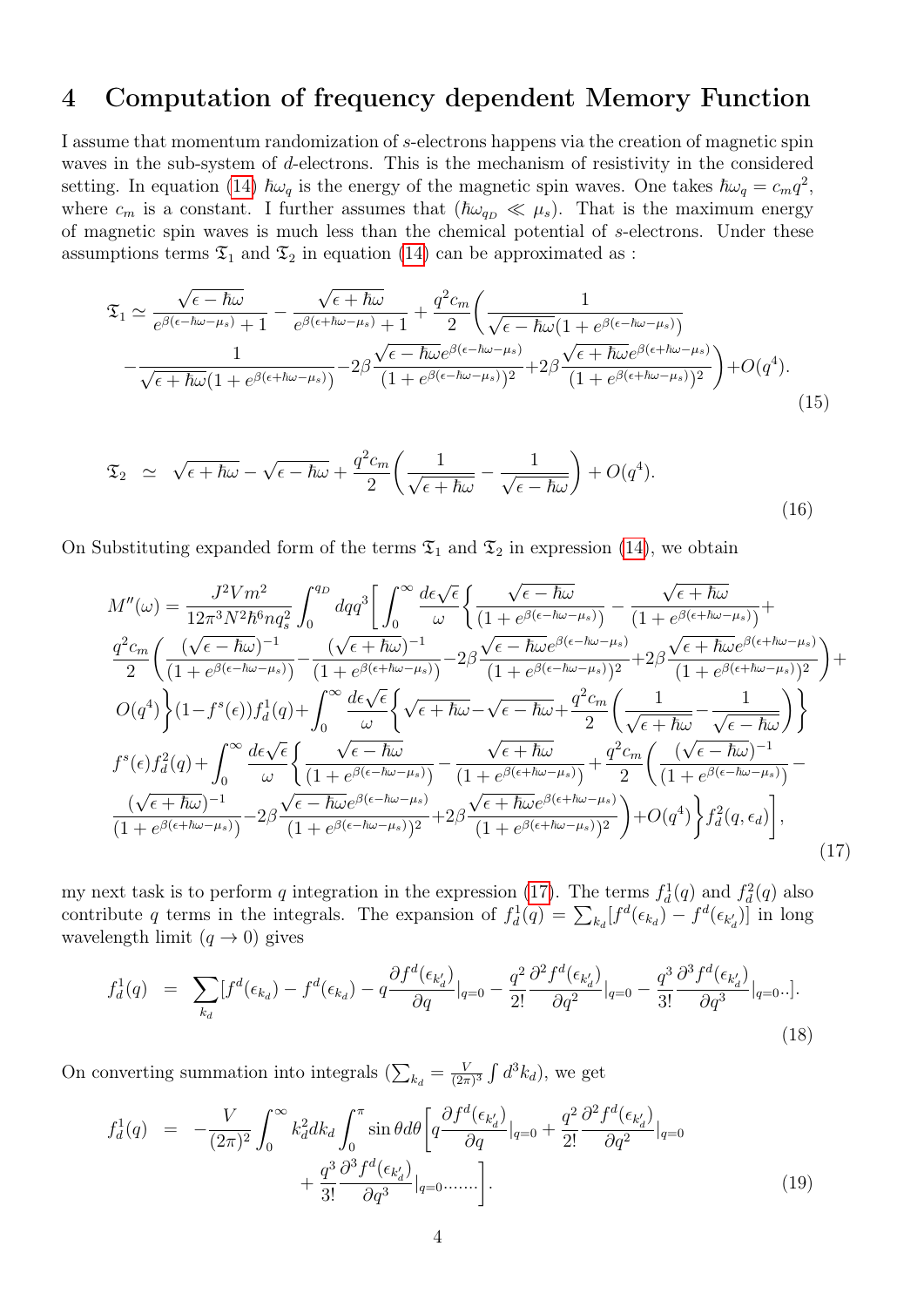Further simplification of  $f_d^1(q)$ , we obtain (for more details refer to [\[5\]](#page-7-4))

$$
f_d^1(\epsilon_d, q) = V \frac{q^2}{4\pi^2} \frac{\sqrt{2m_d}}{\hbar} \left[ \beta \int_0^\infty \frac{d\epsilon_d \sqrt{\epsilon_d} e^{\beta(\epsilon_d - \mu_d)}}{(e^{\beta(\epsilon_d - \mu_d)} + 1)^2} + \frac{2}{3} \beta^2 \int_0^\infty \frac{d\epsilon_d \epsilon_d^{\frac{3}{2}} e^{\beta(\epsilon_d - \mu_d)}}{(e^{\beta(\epsilon_d - \mu_d)} + 1)^2} - \frac{4}{3} \beta^2 \int_0^\infty \frac{d\epsilon_d^{\frac{3}{2}} e^{2\beta(\epsilon_d - \mu_d)}}{(e^{\beta(\epsilon_d - \mu_d)} + 1)^3} \right]. \tag{20}
$$

Let  $m_d$  be the mass of the d-electrons and m is the mass of s-electrons, introduces  $m_d = m\lambda$ Let  $m_d$  be the mass of the *a*-electrons and m is the mass of a<br>and set  $\sqrt{2m\mu_s} = \hbar q_s$ . The expression  $f_d^1(\epsilon_d)$  can be written as

<span id="page-4-0"></span>
$$
f_d^1(\epsilon_d, q) = V q_s \frac{q^2}{4\pi^2} \sqrt{\frac{\lambda}{\beta \mu_s}} \left( \int_{-\beta \mu_d}^{\infty} \frac{dx \sqrt{x + \beta \mu_d} e^x}{(e^x + 1)^2} + \frac{2}{3} \int_{-\beta \mu_d}^{\infty} \frac{dx (x + \beta \mu_d)^{\frac{3}{2}} e^x}{(e^x + 1)^2} - \frac{4}{3} \int_{-\beta \mu_d}^{\infty} \frac{dx (x + \beta \mu_d)^{\frac{3}{2}} e^{2x}}{(e^x + 1)^3} \right), \tag{21}
$$

and on the similiar lines the  $f_d^2(\epsilon_d, q)$  expression gives

$$
f_d^2(\epsilon_d, q) = \frac{Vq_s^3}{4\pi^2} \left(\frac{\lambda}{\beta\mu_s}\right)^{\frac{3}{2}} \int_{-\beta\mu_d}^{\infty} \frac{dx\sqrt{x+\beta\mu_d}e^x}{(e^x+1)^2} + \frac{Vq_sq^2}{4\pi^2} \sqrt{\frac{\lambda}{\beta\mu_s}}
$$

$$
\left(\int_{-\beta\mu_d}^{\infty} \frac{dx\sqrt{x+\beta\mu_d}e^x}{(e^x+1)^3} + \frac{2}{3} \int_{-\beta\mu_d}^{\infty} \frac{dx(x+\beta\mu_d)^{\frac{3}{2}}e^x}{(e^x+1)^3} - \frac{4}{3} \int_{-\beta\mu_d}^{\infty} \frac{dx(x+\beta\mu_d)^{\frac{3}{2}}e^{2x}}{(e^x+1)^4}\right).
$$
(22)

On substitution the simplified form of the expressions  $f_d^1(\epsilon_d, q)$  and  $f_d^2(\epsilon_d, q)$  from equation [\(21\)](#page-4-0) and  $(22)$  in the expression  $(17)$  and computing q integral, we get

<span id="page-4-1"></span>
$$
M''(\omega) = \frac{J^2 V m^2}{12\pi^3 N^2 \hbar^8 n} \left[ \sqrt{\frac{\lambda}{\beta \mu_s}} \int_0^\infty \frac{d\epsilon \sqrt{\epsilon}}{\omega} \left( \left(\frac{q_D}{q_s}\right)^6 \frac{q_s^5}{6} h_1(\epsilon, \hbar \omega) + \left(\frac{q_D}{q_s}\right)^8 \frac{c_m q_s^7}{16} h_2(\epsilon, \hbar \omega) \right) \times (1 - f^s(\epsilon)) \Xi(\beta \mu_d) + \left(\frac{\lambda}{\beta \mu_s}\right)^{\frac{3}{2}} \int_0^\infty \frac{d\epsilon \sqrt{\epsilon}}{\omega} \left( \left(\frac{q_D}{q_s}\right)^4 \frac{q_s^5}{4} h_3(\epsilon, \hbar \omega) + \left(\frac{q_D}{q_s}\right)^6 \frac{c_m q_s^7}{12} h_4(\epsilon, \hbar \omega) \right) f^s(\epsilon) \Xi_1(\beta \mu_d) + \sqrt{\frac{\lambda}{\beta \mu_s}} \int_0^\infty \frac{d\epsilon \sqrt{\epsilon}}{\omega} \left( \left(\frac{q_D}{q_s}\right)^6 \frac{q_s^5}{6} h_3(\epsilon, \hbar \omega) + \left(\frac{q_D}{q_s}\right)^8 \frac{c_m q_s^7}{16} h_4(\epsilon, \hbar \omega) \right) f^s(\epsilon) \Xi_2(\beta \mu_d) + \left(\frac{\lambda}{\beta \mu_s}\right)^{\frac{3}{2}} \times \int_0^\infty \frac{d\epsilon \sqrt{\epsilon}}{\omega} \left( \left(\frac{q_D}{q_s}\right)^4 \frac{q_s^5}{4} h_1(\epsilon, \hbar \omega) + \left(\frac{q_D}{q_s}\right)^6 \frac{c_m q_s^5}{12} h_2(\epsilon, \hbar \omega) \right) \Xi_1(\beta \mu_d) + \sqrt{\frac{\lambda}{\beta \mu_s}} \times \int_0^\infty \frac{d\epsilon \sqrt{\epsilon}}{\omega} \left( \left(\frac{q_D}{q_s}\right)^6 \frac{q_s^5}{6} h_1(\epsilon, \hbar \omega) + \left(\frac{q_D}{q_s}\right)^8 \frac{c_m q_s^7}{16} h_2(\epsilon, \hbar \omega) \right) \Xi_2(\beta \mu_d) \right]. \tag{23}
$$

Here the terms  $h_1(\epsilon, \hbar\omega)$ ,  $h_2(\epsilon, \hbar\omega)$ ,  $h_3(\epsilon, \hbar\omega)$ ,  $h_4(\epsilon, \hbar\omega)$ ,  $\Xi$ ,  $\Xi_1$ , and  $\Xi_2$  are defined in Appendix. The above obtained result is the final expression of the frequency dependent imaginary part of the memory function. I will numerically compute  $M''(\omega)$  for certain values of parameters  $\mu_d$ ,  $\mu_s$ , (chemical potential of d and s electrons)  $q_D$ ,  $q_s$  and  $\lambda$ . To find A.C. conductivity one also needs the real part of memory function, which is computed by employing the Kramers–Kronig relation [\[9,](#page-7-8) [10,](#page-7-9) [11,](#page-7-10) [12,](#page-8-0) [13\]](#page-8-1):

<span id="page-4-2"></span>
$$
M'(\omega) = -\frac{2}{\pi} \int d\omega' \frac{\omega' M''(\omega')}{\omega'^2 - \omega^2}.
$$
\n(24)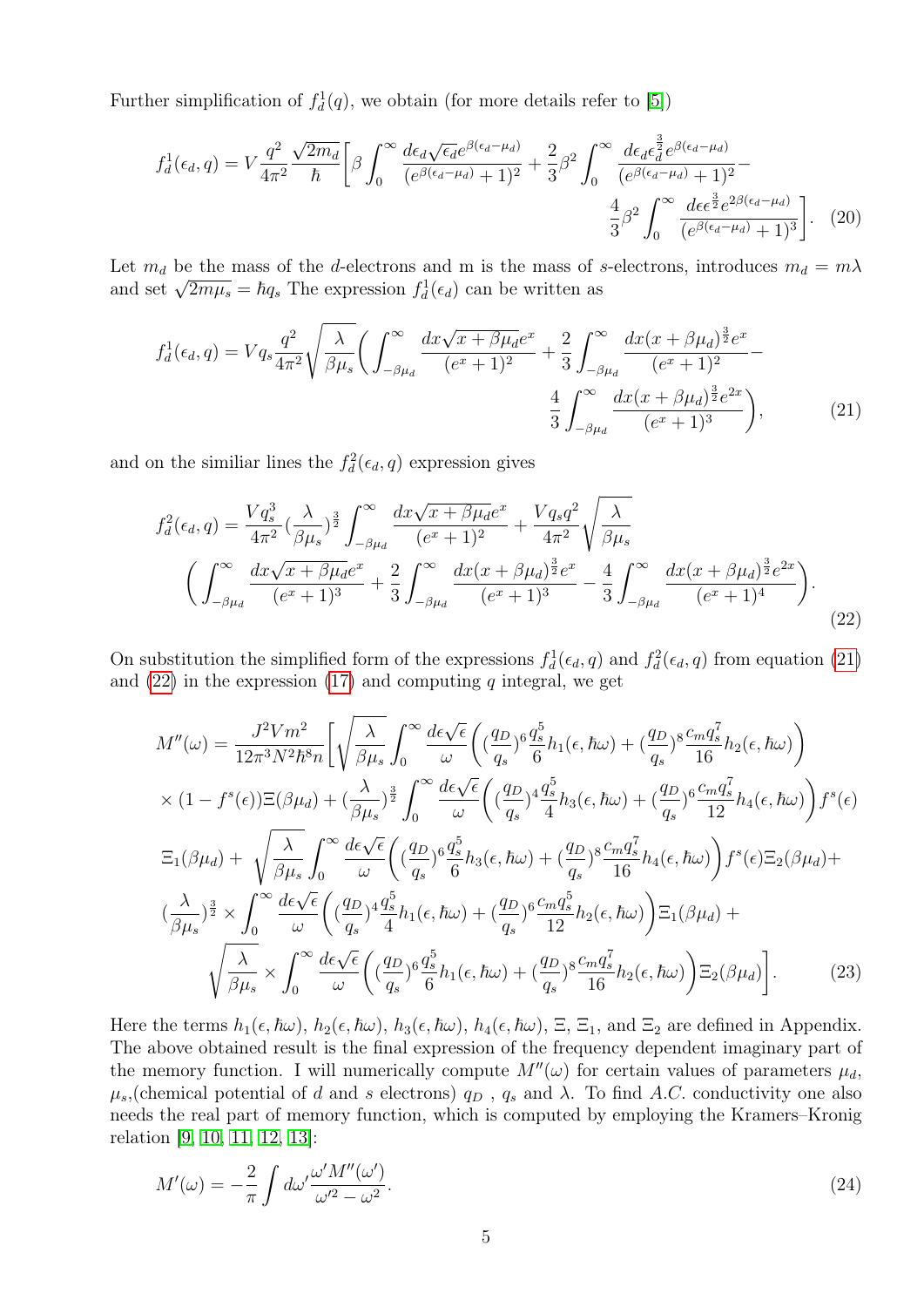In figure [1](#page-5-0) I plot the  $M''(\omega)$  and  $M'(\omega)$  for the values of the fitting parameters which are writtem in the head caption of the figure.



<span id="page-5-0"></span>Figure 1: (a,b) Present the real and imaginary parts of the memory function.

Next, I numerically calculate the A.C. conductivity using equations [\(7](#page-1-2) and [8\)](#page-1-3).



<span id="page-5-1"></span>Figure 2: (a,b) Present the real and imaginary parts of A.C. conductivity.

Figure [2](#page-5-1) presents the A.C. conductivity behaviour of the Kondo-lattice system. Figure [2](#page-5-1) (a) presents the real part of the A.C. conductivity for the values of the fitting parameters  $\mu_d = 0.05eV, \mu_s = 1.5eV, \lambda = 1.1$  and  $q_D = 2.0 \times 10^8 m^{-1}$ . In high frequency regime  $\frac{1}{\omega}$  fitting for the real part of conductivity is performed using the the least square fitting method. Figure [3](#page-6-0) shows least square fitting in high frequency regime (tail part of figure [3\)](#page-6-0). Red dashed line shows  $\frac{1}{\omega}$  comparison. Thus, it is found that the tail part of the real conductivity scales to  $\frac{1}{\omega}$ . In real  $\sigma(\omega)$  at lower frequencies we observe the Drude peak and at higher  $\omega$  we observe that  $\sigma(\omega) \sim \frac{1}{\omega}$  $\frac{1}{\omega}$  (instead of  $\frac{1}{\omega^2}$  Drude law) [\[3,](#page-7-2) [9\]](#page-7-8). Figure [3](#page-6-0) shows least square fitting in high frequency regime (tail part of figure [3\)](#page-6-0). Red dashed line shows  $\frac{1}{\omega}$  comparison.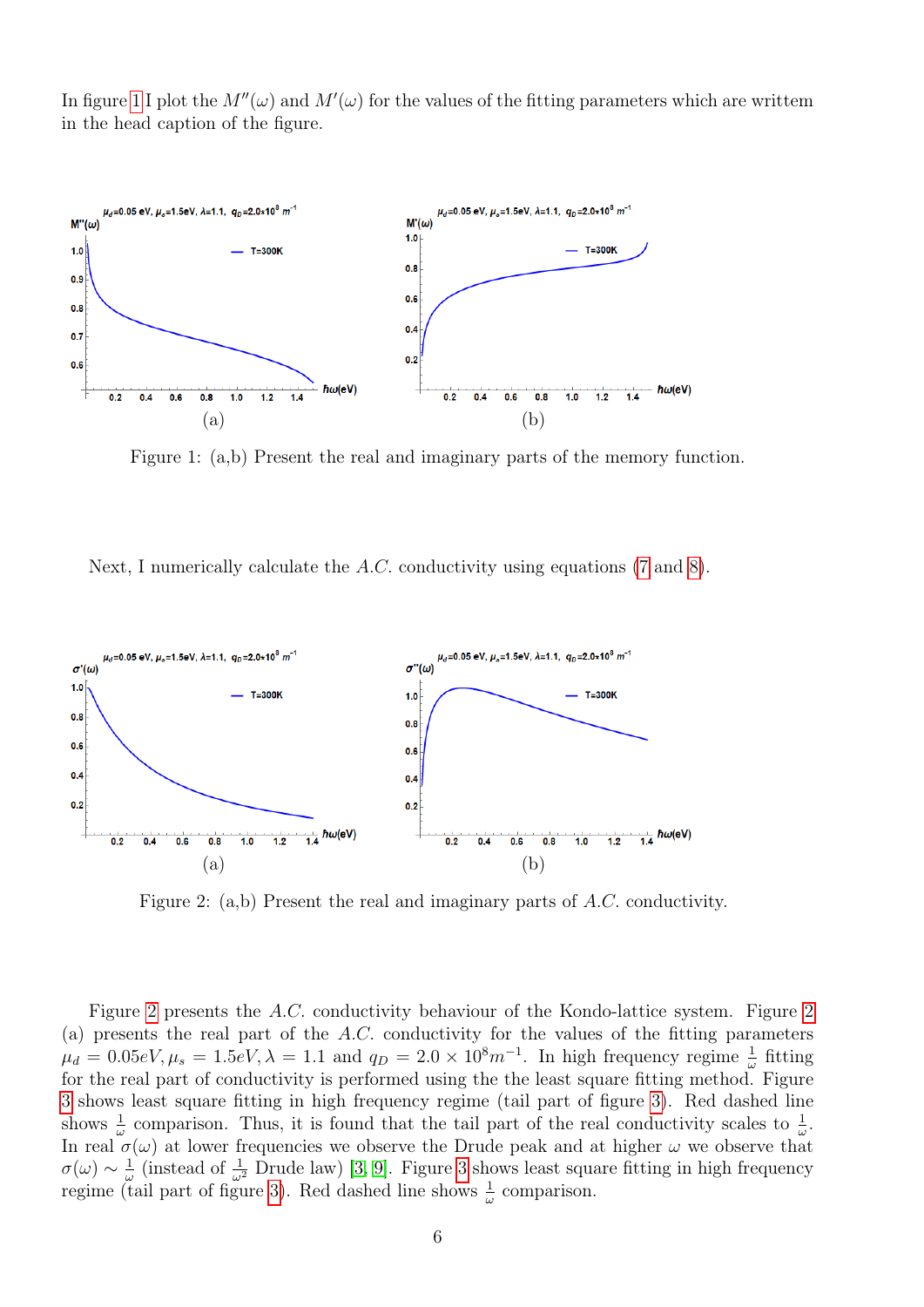

<span id="page-6-0"></span>Figure 3: Represents the least square fit for tail part of the real part of conductivity. Red dashed curve corresponds to the least square fit:  $\sigma = -0.03795 + \frac{0.2111}{\omega}$ . Thus we conclude that at higher frequencies  $\sigma(\omega) \sim \frac{1}{\omega}$  $\frac{1}{\omega}$ .

### 5 Conclusion

The calculations of A.C. conductivity using the memory function formalism for the Kondo-lattice Hamiltonian is presented. Using the Wölfle-Götze equation of motion method the frequency dependent memory function is computed. The general memory function is expanded under the long wavelength limit and frequency dependent imaginary part of the memory function is calculated. The numerical computation of the real part of the memory function is performed using the Krammers-Kronig transformation. I found that real part conductivity shows the Drude peak at lower frequency and at higher frequency conductivity deviates from the Drude law and scales as  $\frac{1}{\omega}$ .

# Appendix

The terms for expression [\(23\)](#page-4-2) are

$$
h_1(\epsilon, \hbar\omega) = \frac{\sqrt{\epsilon - \hbar\omega}}{(1 + e^{\beta(\epsilon - \hbar\omega - \mu_s)})} - \frac{\sqrt{\epsilon + \hbar\omega}}{(1 + e^{\beta(\epsilon + \hbar\omega - \mu_s)})}
$$
(25)

$$
h_2(\epsilon, \hbar\omega) = \frac{1}{\sqrt{\epsilon - \hbar\omega}(1 + e^{\beta(\epsilon - \hbar\omega - \mu_s)})} - \frac{1}{\sqrt{\epsilon + \hbar\omega}(1 + e^{\beta(\epsilon + \hbar\omega - \mu_s)})}
$$
(26)

$$
-2\beta \frac{\sqrt{\epsilon - \hbar \omega e^{\beta(\epsilon - \hbar \omega - \mu_s)}}}{(1 + e^{\beta(\epsilon - \hbar \omega - \mu_s)})} + 2\beta \frac{\sqrt{\epsilon + \hbar \omega e^{\beta(\epsilon + \hbar \omega - \mu_s)}}}{(1 + e^{\beta(\epsilon + \hbar \omega - \mu_s)})}
$$
(27)

$$
h_3(\epsilon, \hbar\omega) = \sqrt{\epsilon + \hbar\omega} - \sqrt{\epsilon - \hbar\omega}, \qquad h_4(\epsilon, \hbar\omega) = \frac{1}{\sqrt{\epsilon + \hbar\omega}} - \frac{1}{\sqrt{\epsilon - \hbar\omega}},
$$
(28)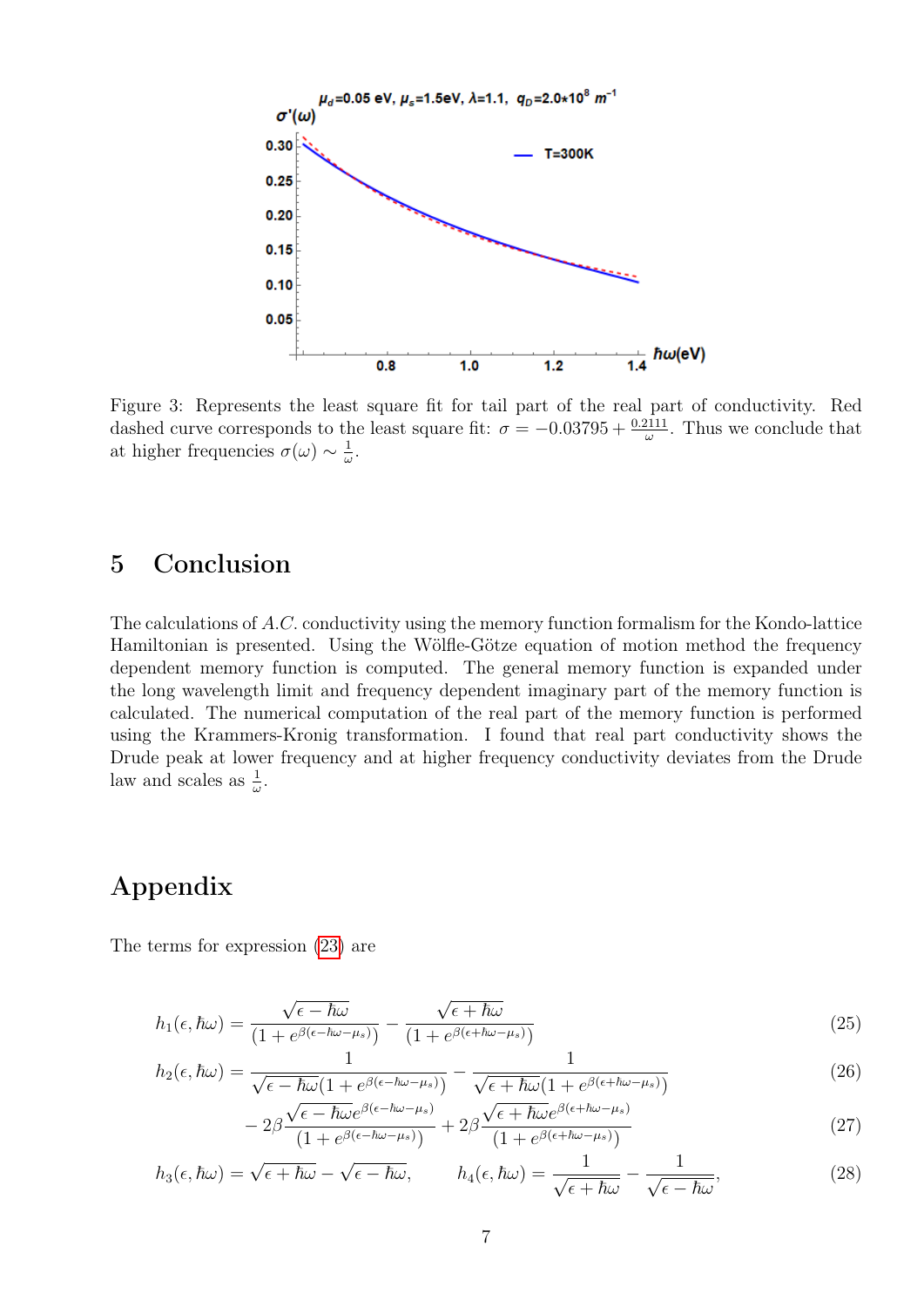and Ξ function are

$$
\Xi(\beta\mu_d) = \int_{-\beta\mu_d}^{\infty} \frac{dx\sqrt{x+\beta\mu_d}e^x}{(e^x+1)^2} + \frac{2}{3} \int_{-\beta\mu_d}^{\infty} \frac{dx(x+\beta\mu_d)^{\frac{3}{2}}e^x}{(e^x+1)^2} - \frac{4}{3} \int_{-\beta\mu_d}^{\infty} \frac{dx(x+\beta\mu_d)^{\frac{3}{2}}e^{2x}}{(e^x+1)^3}
$$
(29)

$$
\Xi^1(\beta \mu_d) = \int_{-\beta \mu_d}^{\infty} \frac{dx \sqrt{x + \beta \mu_d} e^x}{(e^x + 1)^2}
$$
(30)

$$
\Xi^{2}(\beta\mu_{d}) = \int_{-\beta\mu_{d}}^{\infty} \frac{dx\sqrt{x+\beta\mu_{d}}e^{x}}{(e^{x}+1)^{3}} + \frac{2}{3} \int_{-\beta\mu_{d}}^{\infty} \frac{dx(x+\beta\mu_{d})^{\frac{3}{2}}e^{x}}{(e^{x}+1)^{3}} - \frac{4}{3} \int_{-\beta\mu_{d}}^{\infty} \frac{dx(x+\beta\mu_{d})^{\frac{3}{2}}e^{2x}}{(e^{x}+1)^{4}}.
$$
\n(31)

# Acknowlegement

I thank Dr. Navinder Singh for encouragement and important comments.

# References

- <span id="page-7-0"></span>[1] Neil W Ashcroft, and N David Mermin, and others, Solid state physics, Holt, Rinehart and Winston, New York London, 2005 1976.
- <span id="page-7-1"></span>[2] W. Götze and P. Wölfle, Homogeneous dynamical conductivity of simple metals, Physical Review B, 6: 1226–1238, 1972.
- <span id="page-7-2"></span>[3] Navinder singh, Electronic transport theories: From weakly to strongly correlated materials, CRC Press, 2017.
- <span id="page-7-3"></span>[4] Komal Kumari and Navinder Singh, The memory function formalism: an overview, Eur. J. Phys. 41, 053001, pp 20, 2020.
- <span id="page-7-4"></span>[5] Komal Kumari, Raman Sharma and Navinder Singh, J. Phys.:, Condens. Matter, 32, 042603, pp 11, 2020.
- <span id="page-7-5"></span>[6] Luxmi Rani and Navinder Singh, Dynamical electrical conductivity of graphene, J. Phys.: Condens. Matter 29, 2555602, 2017.
- <span id="page-7-6"></span>[7] Pankaj Bhalla, Nabyendu Das and Navinder Singh, Moment expansion to the memory function for generalized Drude scattering rate, Physics Letters, A 380, 2016.
- <span id="page-7-7"></span>[8] Pankaj Bhalla, Pradeep Kumar, Nabyendu Das, and Navinder Singh, Theory of the dynamical thermal conductivity of metals, Phys. Rev. B, 94, pp 115114, 2016.
- <span id="page-7-8"></span>[9] Saeed H. Abedinpour, G. Vignale, A. Principi, Marco Polini, Wang-Kong Tse and A. H. MacDonald, Drude weight, plasmon dispersion, and ac conductivity in doped graphene sheets, Phys. Rev. B, American Physical Society 84, 045429, 14, 2011.
- <span id="page-7-9"></span>[10] R. Freytag and J. Keller, Dynamical conductivity of heavy fermion systems: effect of impurity scattering, Zeitschrift für Physik B Condensed Matter, 80, 241-247, https://doi.org/10.1007/BF01357509, 1990.
- <span id="page-7-10"></span>[11] P. A. Marchetti, G. Orso, Z. B. Su, and L. Yu , In-plane conductivity anisotropy in the underdoped cuprates using the spin-charge gauge approach, American Physical Society, Phys. Rev. B, 69, 21, 214514, 2004.